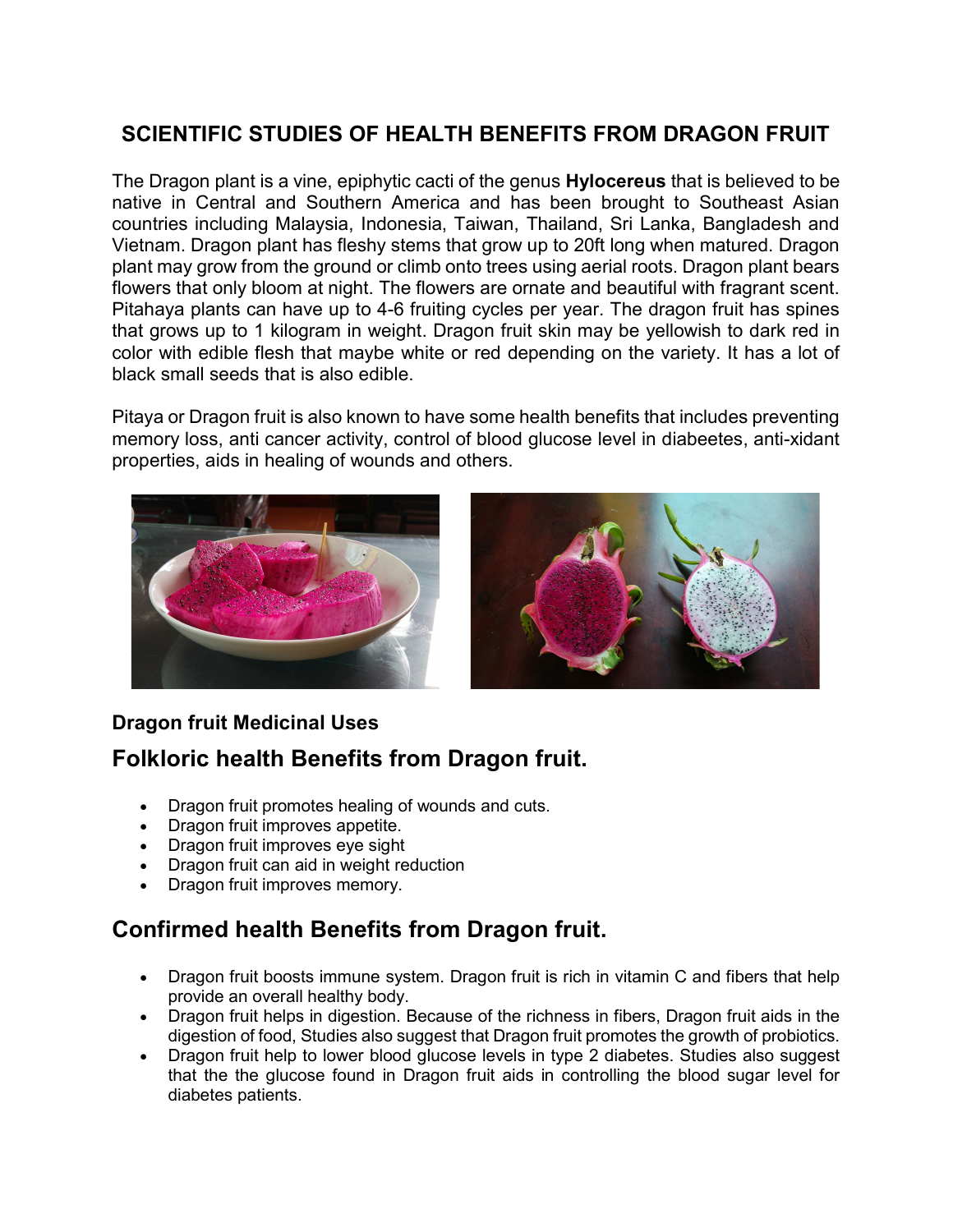- Dragon fruit prevent formation of cancer causing free radicals. Dragon fruit is rich in minerals and fibers that aids in digestion, cleans toxic ingredients thus preventing the occurrence of colon cancer.
- Dragon fruit as anti-oxidant. The presence of high level of vitamin C, minerals and pytoalbumin is regarded as relevant in fighting free radicals and possess anti-oxidant properties.
- Dragon fruit helps to control cholesterol level. Dragon fruit is also rich in flavonoids that are known to have favorable effects against cardio related disease.

## Dragon fruit Mechanism of action in disease treatment and prevention

# Pouyrhizus Waste Extract By Using Ultrasonic Solvents **Extraction**

Pitaya plants also known as Dragon fruit are rich in naturally-occurring flavonoids, which are primarily found in dragon fruit peel. Flavonoids have a wide range of biological activities, such as cell proliferation-inhibiting, apoptosis-inducing, enzyme-inhibiting, antibacterial, and antioxidant effects (Cook and Samman, 1996; Havsteen, 2002; Middleton and Kandaswami, 1993). Moreover, some findings indicate that flavonoids\ has various clinical properties, such as antiatherosclerotic, antiinflammatory, antitumour, antithrombogenic, antiosteoporotic, and antiviral effects (Cook and Samman, 1996; Havsteen, 2002). Numerous epidemiological studies confirm significant relationship between the high dietary intake of flavonoids and the reduction of cardiovascular risk (Cook and Samman, 1996). The formulation of preventive and healthy nutrition requires information about phenolic and flavonoid composition in the dragon fruit waste.

http://umpir.ump.edu.my/805/1/Lee, Qiao Hui.pdf

### Proximate analysis of dragon fruit (Hylecereus polyhizus).

Dragon fruit is also rich in phytoalbumins which are highly valued for their antioxidant properties. Dragon fruit or Hylocereus polyrhizus is rich in fibers, vitamin C, minerals and phytoalbumins which are highly valued for their antioxidant properties. The dragon fruit helps the digestive process, prevent colon cancer and diabetes, neutralize toxic substances such as heavy metal, reduce cholesterol levels and high blood pressure and consumed regularly the dragon fruit can help against asthma and cough. It is also rich with potassium, protein, fiber, sodium and calcium which goods for health than other fruits.

http://www.freepatentsonline.com/article/American-Journal-Applied-Sciences/208166316.html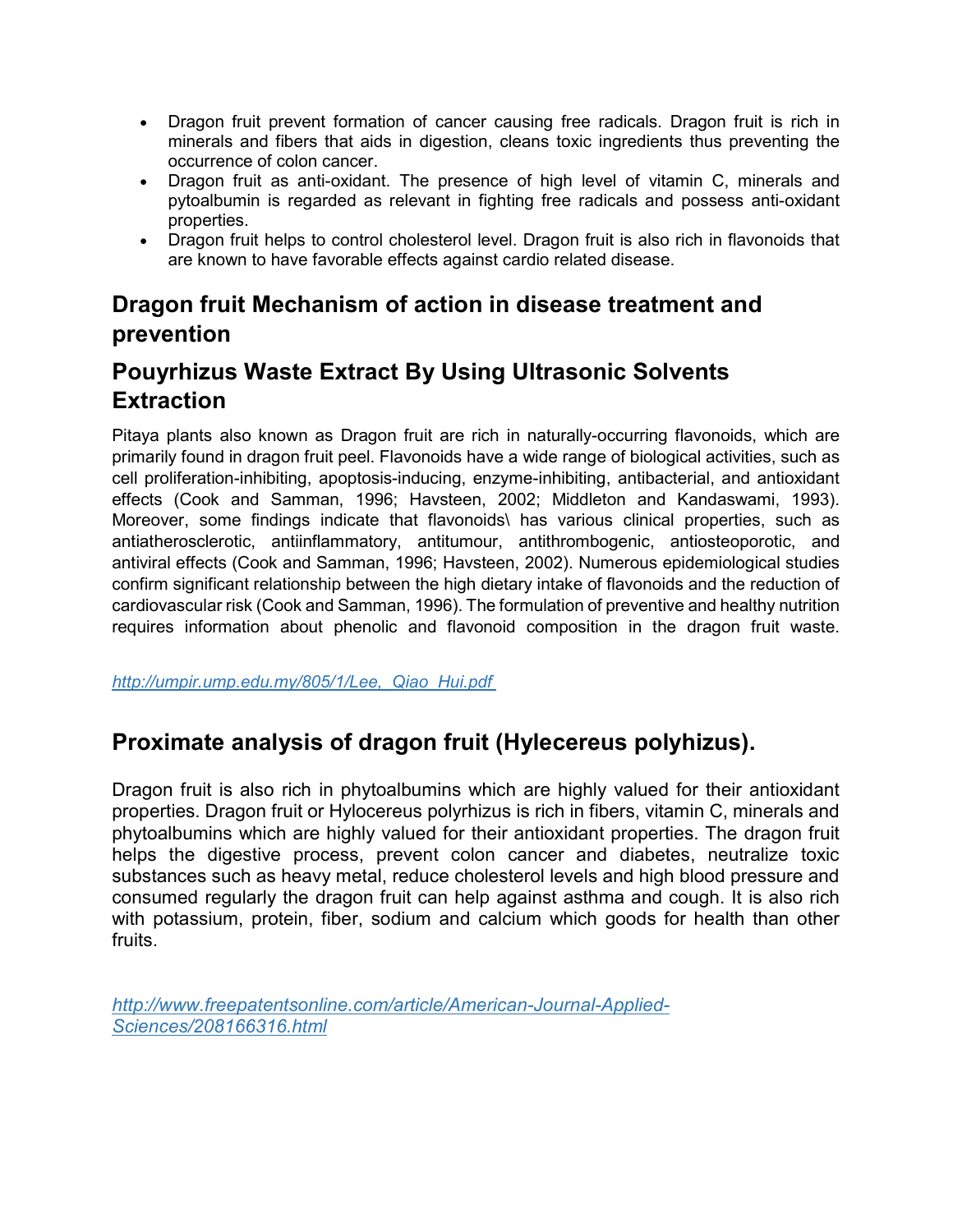### The Nutrition and Health Benefits of Tropical Fruits with Special Reference to Red Pitaya

This study indicates hypocholesterolemic effect of tropical fruits including dragon fruit or pitaya as shown in-vivo and human intervention trial, therefore it has a potential of reducing the risk factor for CHD (dyslipidemia)

Soluble fiber increase fecal bile acids losses and chemodeoxycholic acid synthesis and appear to be the best substantiated mechanism by which fiber lowers serum cholesterol.

Other factors that may have contributed to the cholesterol-lowering effects are the plant sterol and phytochemical present in fruits that interfere with cholesterol metabolism

These effects maybe attributed by the active components present in the pitaya fruit such as antioxidant, polyphenolics, thiols, and their antioxidative activity from the betacyanin contents (Wybraniec & Mizrahi, 2002).

http://www.scielo.br/pdf/sa/v70n4/a06v70n4.pdf

http://www.ifrj.upm.edu.my/18%20(01)%202011/(28)%20IFRJ-2010- 060%20Jamilah%20UPM[1].pdf

https://www.ncbi.nlm.nih.gov/pubmed/12358484

The present study results revealed that both treatments (Red pitaya fruit and Lovastatin drug) showed a similar effect in increasing HDL-C and lowering TC, TG and LDL-C level

http://www.madamsun.com/files/Download/The nutrition and health benefits of tropical fruits with special reference to red pitaya.pdf

### Dragon fruit confers prebiotic benefits

The researcher concluded that dragon fruit may be used as an ingredient in functional food and nutraceutical products for the overweight individuals and diabetic prevention management. Meanwhile, the prebiotic effect of dragon fruit should be tested in clinical studies with both the raw and extracted flesh for comparison.

http://findarticles.com/p/articles/mi\_m0887/is\_12\_29/ai\_n56719678/